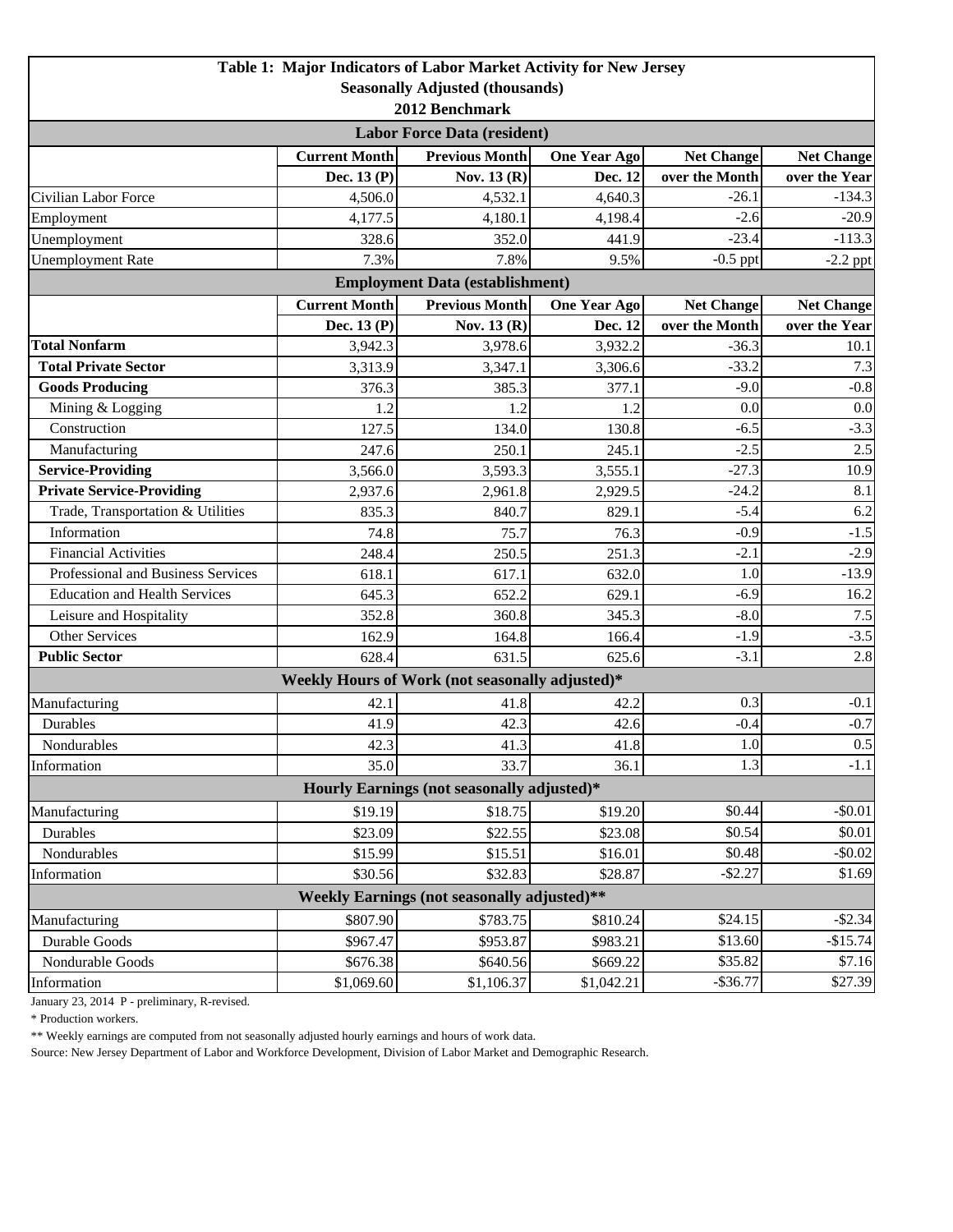| Table 2: New Jersey Civilian Labor Force Trends (thousands)<br>2012 Benchmark                 |                                                                         |             |                    |              |                     |                     |
|-----------------------------------------------------------------------------------------------|-------------------------------------------------------------------------|-------------|--------------------|--------------|---------------------|---------------------|
|                                                                                               | <b>Not Seasonally Adjusted</b><br><b>Seasonally Adjusted</b>            |             |                    |              |                     |                     |
|                                                                                               | Dec. 13 (P)                                                             | Nov. 13 (R) | Dec. 12            | Dec. $13(P)$ | Nov. 13 (R)         | Dec. 12             |
| Civilian Labor Force                                                                          | 4,489.4                                                                 | 4,501.2     | 4,635.6            | 4,506.0      | 4,532.1             | 4,640.3             |
| <b>Resident Employment</b>                                                                    | 4,188.9                                                                 | 4,198.2     | 4,202.8            | 4,177.5      | 4,180.1             | 4,198.4             |
| Unemployment                                                                                  | 300.5                                                                   | 303.0       | 432.8              | 328.6        | 352.0               | 441.9               |
| <b>Unemployment Rate</b>                                                                      | 6.7%                                                                    | 6.7%        | 9.3%               | 7.3%         | 7.8%                | 9.5%                |
| Labor Force Participation Rate                                                                | 63.7%                                                                   | 63.9%       | 66.3%              | 63.9%        | 64.3%               | 66.3%               |
| Employment/Population Ratio                                                                   | 59.4%                                                                   | 59.6%       | 60.1%              | 59.3%        | 59.3%               | 60.0%               |
|                                                                                               | New Jersey Civilian Labor Force Annual Averages 1992 - 2012 (thousands) |             |                    |              |                     |                     |
|                                                                                               |                                                                         |             |                    |              | <b>Unemployment</b> | <b>Unemployment</b> |
| Year                                                                                          | <b>Labor Force</b>                                                      |             | <b>Employment</b>  |              | <b>Volume</b>       | Rate $(\% )$        |
| 1992                                                                                          | 4,051.9                                                                 |             | 3,709.5            |              | 342.4               | 8.5                 |
| 1993                                                                                          | 4,034.6                                                                 |             | 3,727.3            |              | 307.3               | 7.6                 |
| 1994                                                                                          | 4,067.5                                                                 |             | 3,790.0            |              | 277.5               | 6.8                 |
| 1995                                                                                          | 4,111.8                                                                 |             | 3,846.3            |              | 265.5               | 6.5                 |
| 1996                                                                                          | 4,184.1                                                                 |             | 3,925.8            |              | 258.3               | 6.2                 |
| 1997                                                                                          | 4,257.4                                                                 |             | 4,031.0            |              | 226.4               | 5.3                 |
| 1998                                                                                          | 4,242.4                                                                 |             | 4,047.1            |              | 195.3               | 4.6                 |
| 1999                                                                                          | 4,284.6                                                                 |             | 4,092.7            |              | 191.8               | 4.5                 |
| 2000                                                                                          | 4,287.8                                                                 |             | 4,130.3            |              | 157.5               | 3.7                 |
| 2001                                                                                          | 4,302.3                                                                 |             | 4,117.5            |              | 184.8               | 4.3                 |
| 2002                                                                                          | 4,370.8                                                                 |             | 4,117.3            |              | 253.5               | 5.8                 |
| 2003                                                                                          | 4,363.9                                                                 |             |                    |              | 255.5               | 5.9                 |
| 2004                                                                                          | 4,358.9                                                                 |             | 4,108.4<br>4,144.2 |              | 214.7               | 4.9                 |
| 2005                                                                                          |                                                                         |             |                    |              | 196.7               | 4.5                 |
| 2006                                                                                          | 4,404.5<br>4,465.1                                                      |             | 4,207.7<br>4,257.9 |              | 207.2               | 4.6                 |
| 2007                                                                                          | 4,456.3                                                                 |             | 4,264.6            |              | 191.7               | 4.3                 |
| 2008                                                                                          | 4,508.6                                                                 |             | 4,261.8            |              | 246.7               | 5.5                 |
| 2009                                                                                          | 4,543.9                                                                 |             | 4,135.9            |              | 408.0               | 9.0                 |
| 2010                                                                                          | 4,548.5                                                                 |             | 4,111.2            |              | 437.3               | 9.6                 |
| 2011                                                                                          | 4,545.2                                                                 |             | 4,120.0            |              | 425.2               | 9.4                 |
| 2012                                                                                          |                                                                         |             | 4,159.3            |              | 436.2               | 9.5                 |
| 4,595.5<br>Seasonally Adjusted Civilian Labor Force Data for New Jersey (thousands) 2012-2013 |                                                                         |             |                    |              |                     |                     |
| <b>Date</b>                                                                                   | <b>Labor Force</b>                                                      |             | <b>Employment</b>  |              | Unemployment        | Unemployment        |
| Jan 2012                                                                                      | 4,565.0                                                                 |             | 4,146.5            |              | 418.5               | 9.2                 |
| Feb                                                                                           | 4,569.3                                                                 |             |                    |              | 419.4               | 9.2                 |
| Mar                                                                                           | 4,574.8                                                                 |             | 4,150.0<br>4,151.6 |              | 423.2               | 9.3                 |
| Apr                                                                                           | 4,579.3                                                                 |             | 4,150.1            |              | 429.2               | 9.4                 |
|                                                                                               | 4,582.2                                                                 |             |                    |              | 435.7               | 9.5                 |
| May<br>$\operatorname{Jun}$                                                                   | 4,585.0                                                                 |             | 4,146.5            |              | 441.1               | 9.6                 |
| $\mathrm{Jul}$                                                                                |                                                                         |             | 4,143.9            |              | 444.3               | 9.7                 |
|                                                                                               | 4,589.7<br>4,597.7                                                      |             | 4,145.4            |              | 445.1               | 9.7                 |
| Aug                                                                                           |                                                                         |             | 4,152.6            |              | 444.2               | 9.6                 |
| Sep                                                                                           | 4,608.1                                                                 |             | 4,163.9            |              | 443.1               | 9.6                 |
| Oct<br>Nov                                                                                    | 4,619.6<br>4,630.4                                                      |             | 4,176.4            |              | 442.5               | 9.6                 |
| Dec                                                                                           | 4,640.3                                                                 |             | 4,187.9<br>4,198.4 |              | 441.9               | 9.5                 |
|                                                                                               |                                                                         |             |                    |              |                     |                     |
| Jan 2013                                                                                      | 4,647.7                                                                 |             | 4,204.7            |              | 443.0               | 9.5                 |
| Feb                                                                                           | 4,636.2                                                                 |             |                    |              | 431.7               | 9.3                 |
| Mar                                                                                           | 4,614.9                                                                 |             | 4,204.5<br>4,199.7 |              | 415.2               | 9.0                 |
| Apr                                                                                           |                                                                         |             | 4,211.1            |              | 399.6               | 8.7                 |
| May                                                                                           | 4,610.7<br>4,611.9                                                      |             | 4,215.2            |              | 396.7               | 8.6                 |
| Jun                                                                                           | 4,620.9                                                                 |             | 4,218.8            |              | 402.1               | 8.7                 |
| $_{\rm{Jul}}$                                                                                 | 4,610.5                                                                 |             | 4,215.7            |              | 394.8               | 8.6                 |
| Aug                                                                                           | 4,599.0                                                                 |             | 4,207.1            |              | 392.0               | 8.5                 |
| Sep                                                                                           | 4,587.4                                                                 |             | 4,199.9            |              | 387.5               | 8.4                 |
| Oct                                                                                           | 4,562.4                                                                 |             | 4,180.0            |              | 382.4               | 8.4                 |
| Nov $(R)$                                                                                     | 4,532.1                                                                 |             | 4,180.1            |              | 352.0               | $7.8\,$             |
| Dec(P)                                                                                        | 4,506.0                                                                 |             | 4,177.5            |              | 328.6               | $7.3\,$             |

Source: New Jersey Department of Labor and Workforce Development, Division of Labor Market & Demographic Research. January 23, 2014. P - preliminary, R - revised.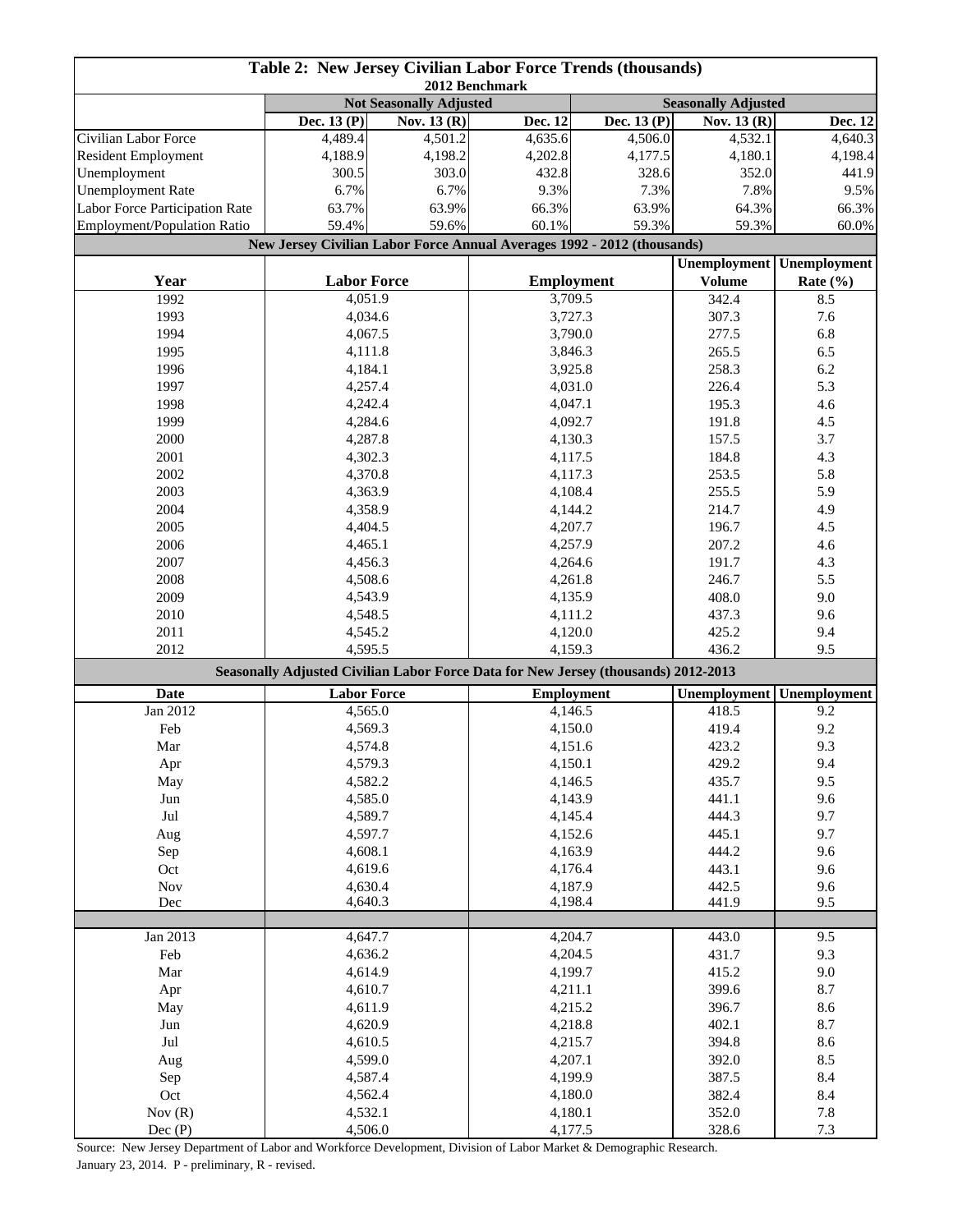| Table 3: New Jersey Nonfarm Employment by Industry for December 2013 |                      |                       |                     |                   |  |
|----------------------------------------------------------------------|----------------------|-----------------------|---------------------|-------------------|--|
| Not Seasonally Adjusted (thousands) 2012 Benchmark                   |                      |                       |                     |                   |  |
|                                                                      | <b>Current Month</b> | <b>Previous Month</b> | <b>One Year Ago</b> | <b>Net Change</b> |  |
| <b>Industry</b>                                                      | Dec. $13(P)$         | Nov. $13(R)$          | Dec. 12             | over the Year     |  |
| <b>Total Nonfarm</b>                                                 | 3,981.7              | 4,002.5               | 3,970.6             | 11.1              |  |
| <b>Total Private Sector</b>                                          | 3,340.9              | 3,358.5               | 3,332.6             | 8.3               |  |
| Goods Producing                                                      | 381.2                | 391.0                 | 381.9               | $-0.7$            |  |
| Mining & Logging                                                     | 1.2                  | 1,2                   | 1.2                 | 0.0               |  |
| <b>Construction</b>                                                  | 129.8                | 138.3                 | 133.0               | $-3.2$            |  |
| <b>Manufacturing</b>                                                 | 250.2                | 251.5                 | 247.7               | 2.5               |  |
| Durable Goods                                                        | 114.0                | 114.4                 | 112.3               | 1.7               |  |
| <b>Fabricated Metal Products</b>                                     | 21.5                 | 21.5                  | 22.0                | $-0.5$            |  |
| Machinery Manufacturing                                              | 14.9                 | 14.9                  | 14.3                | 0.6               |  |
| Computer and Electronic Products                                     | 23.1                 | 23.4                  | 24.4                | $-1.3$            |  |
| Miscellaneous Manufacturing                                          | 17.6                 | 17.6                  | 17.9                | $-0.3$            |  |
| Nondurable Goods                                                     | 136.2                | 137.1                 | 135.4               | 0.8               |  |
| Food Manufacturing                                                   | 31.9                 | 31.7                  | 31.6                | 0.3               |  |
| Paper Manufacturing                                                  | 10.2                 | 10.3                  | 10.4                | $-0.2$            |  |
| Printing and Related Support                                         | 15.1                 | 15.3                  | 15.7                | $-0.6$            |  |
| <b>Chemical Manufacturing</b>                                        | 46.3                 | 46.7                  | 48.3                | $-2.0$            |  |
| Pharmaceutical and Medicine                                          | 24.9                 | 25.5                  | 26.8                | $-1.9$            |  |
| Service-Providing                                                    | 3,600.5              | 3,611.5               | 3,588.7             | 11.8              |  |
| Private Service-Providing                                            | 2,959.7              | 2,967.5               | 2,950.7             | 9.0               |  |
| <b>Trade, Transportation, and Utilities</b>                          | 864.1                | 854.5                 | 857.2               | 6.9               |  |
| Wholesale Trade*                                                     | 211.8                | 212.5                 | 215.9               | $-4.1$            |  |
| Retail Trade*                                                        | 477.6                | 469.7                 | 467.3               | 10.3              |  |
| Building Material & Garden Equip. and Supplies Dealers               | 29.6                 | 30.0                  | 29.6                | 0.0               |  |
| Food and Beverage Stores                                             | 108.8                | 107.9                 | 107.3               | 1.5               |  |
| Health and Personal Care Stores                                      | 36.1                 | 35.6                  | 35.9                | 0.2               |  |
| Clothing and Clothing Accessories Stores                             | 68.7                 | 65.7                  | 65.2                | 3.5               |  |
| Sporting Goods, Hobby, Book and Music Stores                         | 17.7                 |                       | 18.4                | $-0.7$            |  |
| General Merchandise Stores                                           | 86.0                 | 17.3<br>82.2          | 84.8                | 1.2               |  |
| Transportation, Warehousing and Utilities                            | 174.7                | 172.3                 | 174.0               | 0.7               |  |
| Utilities*                                                           | 13.9                 | 14.0                  | 14.1                | $-0.2$            |  |
|                                                                      | 160.8                |                       | 159.9               | 0.9               |  |
| Transportation & Warehousing*                                        |                      | 158.3                 |                     |                   |  |
| <b>Information</b>                                                   | 76.1<br>20.5         | 76.6                  | 77.5<br>21.5        | $-1.4$<br>$-1.0$  |  |
| Publishing Industries (except Internet)                              |                      | 20.5                  |                     |                   |  |
| Telecommunications                                                   | 31.7                 | 31.6                  | 32.1                | $-0.4$            |  |
| Internet Service Providers, Web Portals, Data Processing Srvs.       | 7.6                  | 7.5                   | 7.6                 | 0.0               |  |
| <b>Financial Activities</b>                                          | 248.5                | 249.5                 | 251.3               | $-2.8$            |  |
| Finance and Insurance*                                               | 193.2                | 193.5                 | 196.5               | $-3.3$            |  |
| Securities, Commodity Contracts and Other Fin. Investments           | 41.3                 | 42.0                  | 41.9                | $-0.6$            |  |
| Insurance Carriers and Related Activities                            | 83.9                 | 83.4                  | 83.5                | 0.4               |  |
| Real Estate and Rental/Leasing*                                      | 55.3                 | 56.0                  | 54.8                | 0.5               |  |
| <b>Professional and Business Services</b>                            | 618.7                | 623.8                 | 632.1               | $-13.4$           |  |
| Professional, Scientific and Technical Services*                     | 281.1                | 278.7                 | 285.6               | $-4.5$            |  |
| Management of Companies and Enterprises*                             | 83.4                 | 82.4                  | 80.5                | 2.9               |  |
| Administrative Support & Waste Management/Remediation*               | 254.2                | 262.7                 | 266.0               | $-11.8$           |  |
| <b>Education, Health and Social Assistance Services</b>              | 650.3                | 654.8                 | 634.2               | 16.1              |  |
| Educational Services*                                                | 103.5                | 105.7                 | 101.9               | 1.6               |  |
| Health Care and Social Assistance*                                   | 546.8                | 549.1                 | 532.3               | 14.5              |  |
| Hospitals                                                            | 160.0                | 160.5                 | 159.3               | 0.7               |  |
| Nursing and Residential Care Facilities                              | 98.7                 | 98.0                  | 94.3                | 4.4               |  |
| Social Assistance                                                    | 82.1                 | 81.6                  | 76.5                | 5.6               |  |
| <b>Leisure and Hospitality</b>                                       | 338.6                | 344.4                 | 331.5               | 7.1               |  |
| Arts, Entertainment and Recreation*                                  | 46.3                 | 50.4                  | 46.8                | $-0.5$            |  |
| Accommodation and Food Services*                                     | 292.3                | 294.0                 | 284.7               | 7.6               |  |
| Food Services and Drinking Places                                    | 242.6                | 244.1                 | 233.4               | 9.2               |  |
| <b>Other Services</b>                                                | 163.4                | 163.9                 | 166.9               | $-3.5$            |  |
| Repair and Maintenance                                               | 32.9                 | 32.8                  | 34.1                | $-1.2$            |  |
| Personal and Laundry Services                                        | 54.8                 | 54.7                  | 54.6                | 0.2               |  |
| Religious, Grantmaking, Civic, Professional and Similar Org.         | 75.7                 | 76.4                  | 78.2                | $-2.5$            |  |
| Government                                                           | 640.8                | 644.0                 | 638.0               | $2.8$             |  |

January 23, 2014 P - preliminary, R-revised. Shaded rows denote supersector series, \* denote sector series.

Source: New Jersey Department of Labor and Workforce Development, Division of Labor Market and Demographic Research.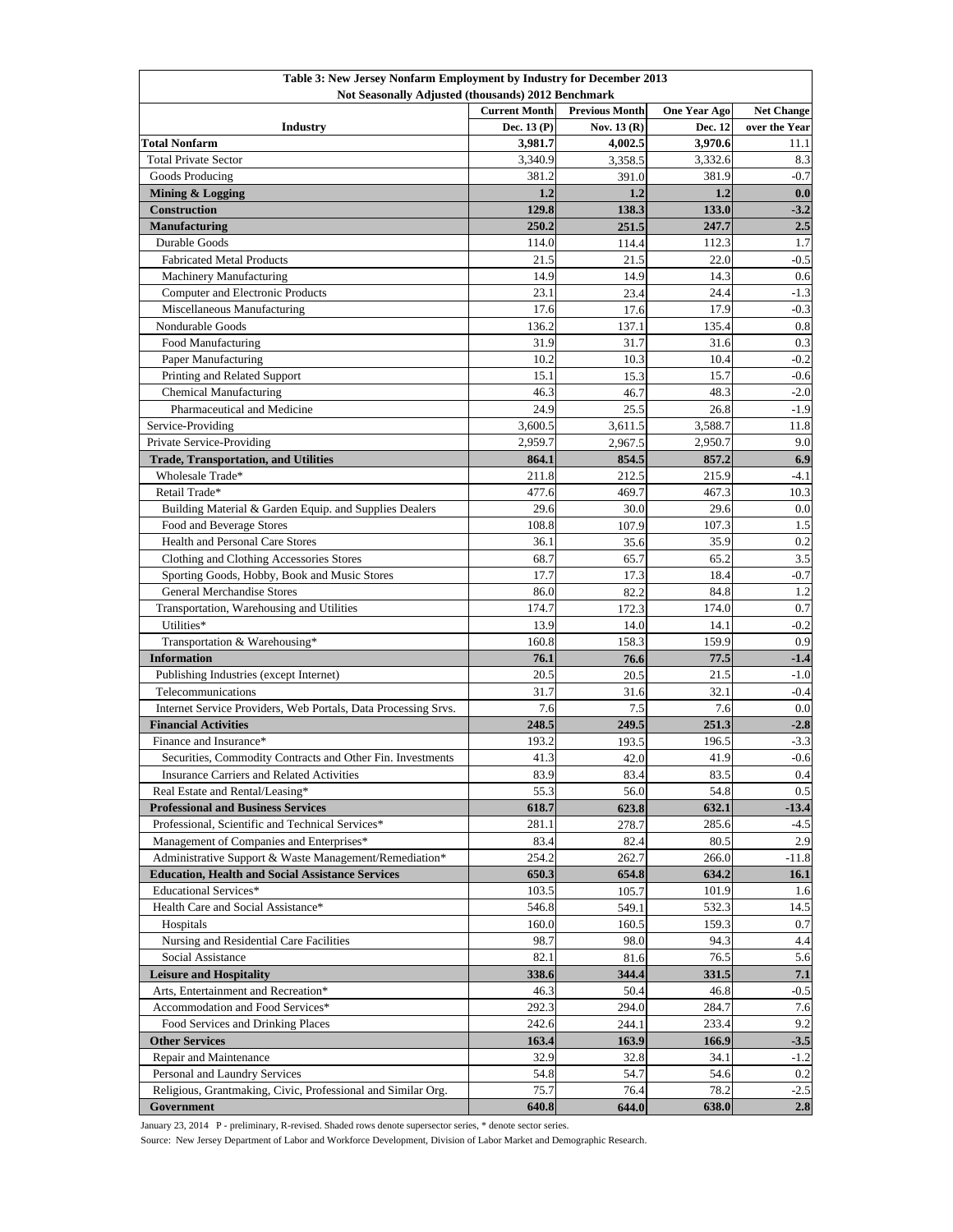| Table 4: New Jersey Nonfarm Employment (in thousands) 2012 Benchmark |                                                        |              |                                         |              |           |       |
|----------------------------------------------------------------------|--------------------------------------------------------|--------------|-----------------------------------------|--------------|-----------|-------|
| <b>Annual Averages</b>                                               |                                                        |              |                                         |              |           |       |
|                                                                      | <b>Public</b><br><b>Total</b><br><b>Private Sector</b> |              |                                         |              |           |       |
|                                                                      |                                                        |              |                                         |              | Service-  |       |
| Year                                                                 |                                                        | <b>Total</b> | <b>Manufacturing</b>                    | Construction | Providing |       |
| 1992                                                                 | 3,457.9                                                | 2,886.0      | 474.1                                   | 112.1        | 2,297.6   | 571.9 |
| 1993                                                                 | 3,493.0                                                | 2,922.3      | 462.9                                   | 116.3        | 2,340.8   | 570.7 |
| 1994                                                                 | 3,552.8                                                | 2,979.4      | 456.0                                   | 121.7        | 2,399.4   | 573.4 |
| 1995                                                                 | 3,600.6                                                | 3,027.2      | 448.6                                   | 123.3        | 2,453.0   | 573.4 |
| 1996                                                                 | 3,638.9                                                | 3,068.3      | 437.4                                   | 125.0        | 2,503.8   | 570.6 |
| 1997                                                                 | 3,724.5                                                | 3,154.3      | 435.4                                   | 131.8        | 2,584.9   | 570.3 |
| 1998                                                                 | 3,801.3                                                | 3,229.6      | 429.4                                   | 136.1        | 2,661.8   | 571.7 |
| 1999                                                                 | 3,901.1                                                | 3,323.5      | 422.5                                   | 143.6        | 2,755.3   | 577.6 |
| 2000                                                                 | 3,994.5                                                | 3,405.7      | 421.6                                   | 149.6        | 2,832.6   | 588.9 |
| 2001                                                                 | 3,996.8                                                | 3,394.2      | 401.2                                   | 158.8        | 2,832.5   | 602.6 |
| 2002                                                                 | 3,983.5                                                | 3,370.0      | 367.5                                   | 162.6        | 2,838.4   | 613.5 |
| 2003                                                                 | 3,977.1                                                | 3,355.2      | 350.4                                   | 160.5        | 2,842.7   | 621.9 |
| 2004                                                                 | 3,997.8                                                | 3,364.3      | 338.2                                   | 165.9        | 2,858.6   | 633.4 |
| 2005                                                                 | 4,038.2                                                | 3,396.6      | 330.4                                   | 169.1        | 2,895.4   | 641.6 |
| 2006                                                                 | 4,069.5                                                | 3,422.2      | 323.8                                   | 174.9        | 2,921.8   | 647.3 |
| 2007                                                                 | 4,076.9                                                | 3,429.2      | 311.3                                   | 172.3        | 2,944.0   | 647.7 |
| 2008                                                                 | 4,048.2                                                | 3,399.0      | 298.8                                   | 164.5        | 2,934.1   | 649.2 |
| 2009                                                                 | 3,893.9                                                | 3,241.5      | 266.3                                   | 138.6        | 2,835.1   | 652.4 |
| 2010                                                                 | 3,848.4                                                | 3,208.4      | 257.2                                   | 129.5        | 2,820.4   | 640.0 |
| 2011                                                                 | 3,847.5                                                | 3,228.6      | 251.5                                   | 129.9        | 2,846.0   | 618.9 |
| 2012                                                                 | 3,895.5                                                | 3,275.3      | 245.7                                   | 130.4        | 2,897.9   | 620.2 |
|                                                                      |                                                        |              | <b>Seasonally Adjusted Monthly Data</b> |              |           |       |
| 2012                                                                 |                                                        |              |                                         |              |           |       |
| Jan                                                                  | 3,876.5                                                | 3,258.5      | 246.8                                   | 134.6        | 2,875.8   | 618.0 |
| Feb                                                                  | 3,886.4                                                | 3,268.0      | 246.9                                   | 135.6        | 2,884.2   | 618.4 |
| Mar                                                                  | 3,893.9                                                | 3,275.2      | 247.2                                   | 132.6        | 2,894.1   | 618.7 |
| Apr                                                                  | 3,881.2                                                | 3,263.9      | 246.1                                   | 130.1        | 2,886.4   | 617.3 |
| May                                                                  | 3,887.6                                                | 3,270.3      | 246.1                                   | 128.6        | 2,894.3   | 617.3 |
| Jun                                                                  | 3,895.0                                                | 3,275.8      | 245.9                                   | 128.3        | 2,900.3   | 619.2 |
| Jul                                                                  | 3,883.6                                                | 3,266.9      | 244.7                                   | 127.7        | 2,893.3   | 616.7 |
| Aug                                                                  | 3,894.0                                                | 3,274.1      | 244.4                                   | 127.8        | 2,900.7   | 619.9 |
| Sep                                                                  | 3,903.2                                                | 3,283.0      | 244.1                                   | 128.2        | 2,909.5   | 620.2 |
| Oct                                                                  | 3,908.3                                                | 3,281.6      | 243.8                                   | 130.1        | 2,906.4   | 626.7 |
| <b>Nov</b>                                                           | 3,907.7                                                | 3,283.2      | 244.0                                   | 130.0        | 2,907.9   | 624.5 |
| Dec                                                                  | 3,932.2                                                | 3,306.6      | 245.1                                   | 130.8        | 2,929.5   | 625.6 |
| 2013                                                                 |                                                        |              |                                         |              |           |       |
| Jan                                                                  | 3,930.0                                                | 3,305.5      | 247.3                                   | 132.8        | 2,924.2   | 624.5 |
| Feb                                                                  | 3,939.4                                                | 3,309.4      | 247.5                                   | 132.4        | 2,928.3   | 630.0 |
| Mar                                                                  | 3,947.0                                                | 3,319.4      | 250.2                                   | 133.6        | 2,934.3   | 627.6 |
| Apr                                                                  | 3,947.9                                                | 3,321.7      | 248.7                                   | 133.3        | 2,938.5   | 626.2 |
| May                                                                  | 3,965.2                                                | 3,339.3      | 247.9                                   | 134.6        | 2,955.6   | 625.9 |
| Jun                                                                  | 3,970.9                                                | 3,341.4      | 246.1                                   | 134.5        | 2,959.5   | 629.5 |
| Jul                                                                  | 3,960.2                                                | 3,335.9      | 247.8                                   | 132.4        | 2,954.6   | 624.3 |
| Aug                                                                  | 3,961.6                                                | 3,337.1      | 248.9                                   | 132.9        | 2,954.2   | 624.5 |
| Sep                                                                  | 3,969.3                                                | 3,336.5      | 247.9                                   | 138.0        | 2,949.3   | 632.8 |
| Oct                                                                  | 3,961.7                                                | 3,333.5      | 247.8                                   | 135.1        | 2,949.4   | 628.2 |
| Nov $(R)$                                                            | 3,978.6                                                | 3,347.1      | 250.1                                   | 134.0        | 2,961.8   | 631.5 |
| Dec(P)                                                               | 3,942.3                                                | 3,313.9      | 247.6                                   | 127.5        | 2,937.6   | 628.4 |

January 23, 2014 P - preliminary, R-revised.

Source: New Jersey Department of Labor and Workforce Development, Division of Labor Market & Demographic Research.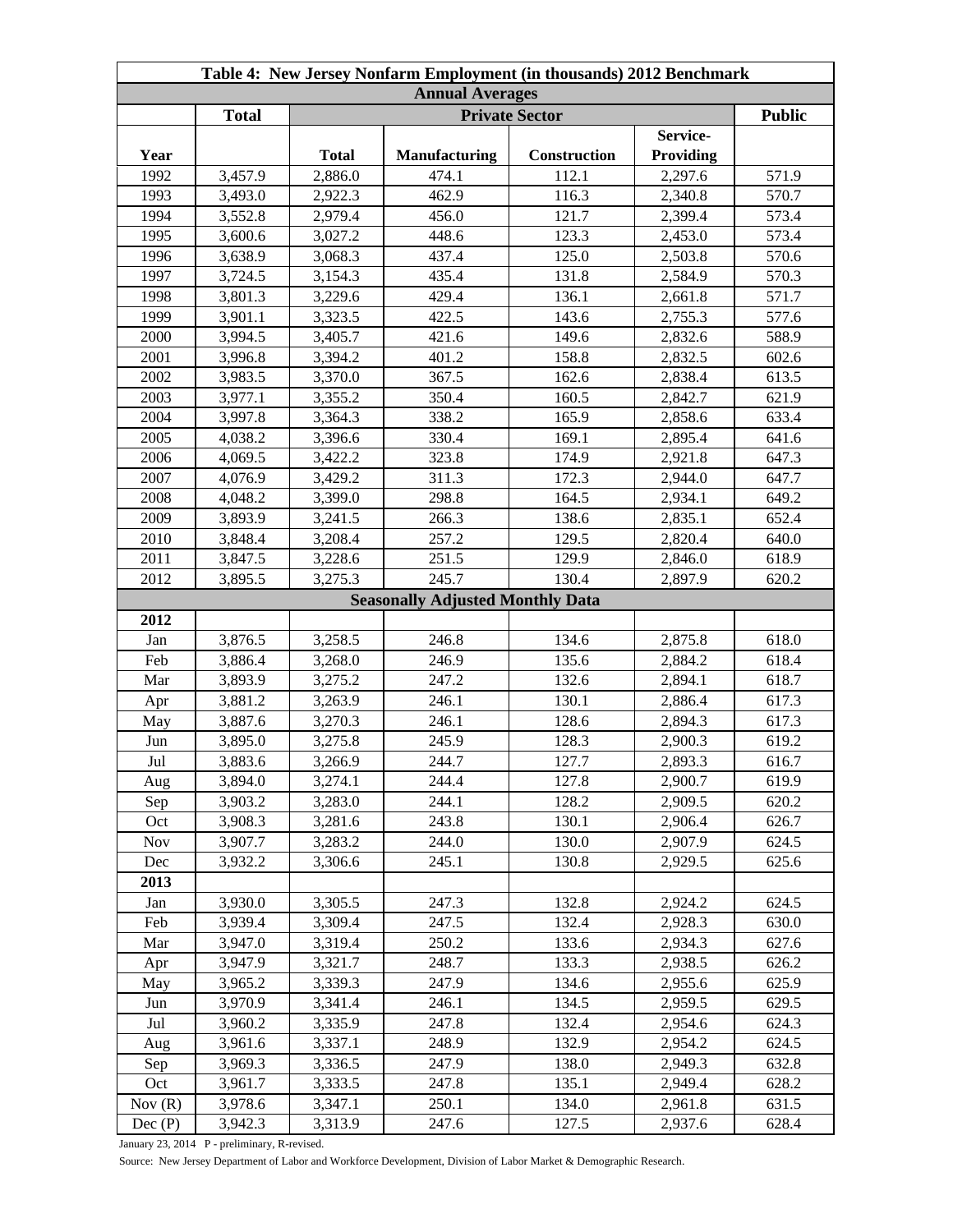